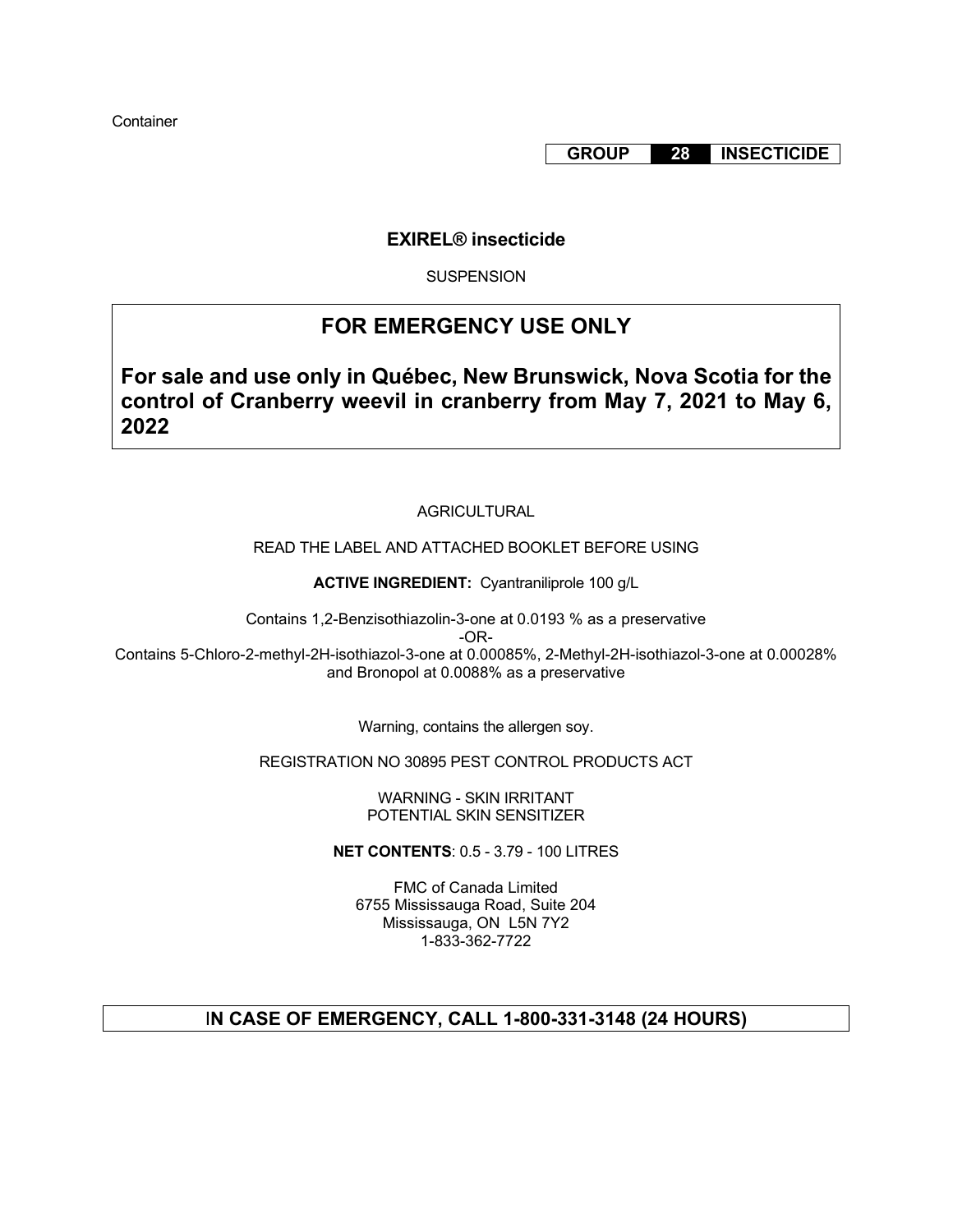### **PRECAUTIONS:**

- **KEEP OUT OF REACH OF CHILDREN.**
- Causes skin irritation. Do not get on skin.
- Wear coveralls over a long-sleeved shirt, long pants, chemical-resistant gloves, socks and chemical-resistant footwear, and protective eyewear (goggles or face shield) during mixing, loading, application, clean-up and repair. Gloves and protective eyewear are not required during application within a closed cab.
- Follow manufacturer's instructions for cleaning/maintaining personal protective equipment (PPE). If no such instructions for washables are available, use detergent and hot water. Keep and wash PPE separately from other laundry.
- Users should wash hands before eating, drinking, chewing gum, using tobacco or using the toilet. Remove clothing immediately if pesticide gets inside. Then wash thoroughly and put on clean clothing.
- Do not enter or allow worker entry into treated areas during the restricted entry interval of 12 hours.
- Apply only to agricultural crops when the potential for drift to areas of human habitation and human activity, such as houses, cottages, schools and recreational areas, is minimal. Take into consideration wind speed, wind direction, temperature inversions, application equipment, and sprayer settings. When applied as a tank-mix combination, read and observe all label directions, including rates, and restrictions for each product used in the tank-mix. Follow the more stringent label precautionary measures stated on both product labels for mixing, loading and applying.

## **FIRST AID:**

Take container, label or product name and Pest Control Product Registration Number with you when seeking medical attention.

**IF SWALLOWED**: Call a poison control centre or doctor immediately for treatment advice. Have person sip a glass of water if able to swallow. Do not induce vomiting unless told to do so by a poison control centre or doctor. Do not give anything by mouth to an unconscious person.

**IF ON SKIN OR CLOTHING:** Take off contaminated clothing. Rinse skin immediately with plenty of water for 15-20 minutes. Call a poison control centre or doctor for treatment advice.

**IF INHALED:** Move person to fresh air. If person is not breathing, call 911 or an ambulance, then give artificial respiration, preferably by mouth-to-mouth, if possible. Call a poison control centre or doctor for further treatment advice.

**IF IN EYES:** Hold eye open and rinse slowly and gently with water for 15-20 minutes. Remove contact lenses, if present, after the first 5 minutes, then continue rinsing eye. Call a poison control centre or doctor for treatment advice.

For medical emergencies, call **1-800-331-3148** (24 hours).

## **TOXICOLOGICAL INFORMATION:** Treat symptomatically.

## **ENVIRONMENTAL HAZARDS:**

- Toxic to non-target terrestrial plants. Observe buffer zones specified under DIRECTIONS FOR USE.
- Toxic to aquatic organisms. Observe buffer zones specified under DIRECTIONS FOR USE.
- Toxic to certain beneficial insects. Minimize spray drift to reduce harmful effects on beneficial insects in habitats next to the application site such as hedgerows and woodland.
- Toxic to bees. **DO NOT** apply this product to blooming crops or weeds while bees are actively visiting the treatment area. Apply early in the morning or late in the evening when bees are not active. Minimize spray drift to reduce harmful effects on bees in habitats close to the application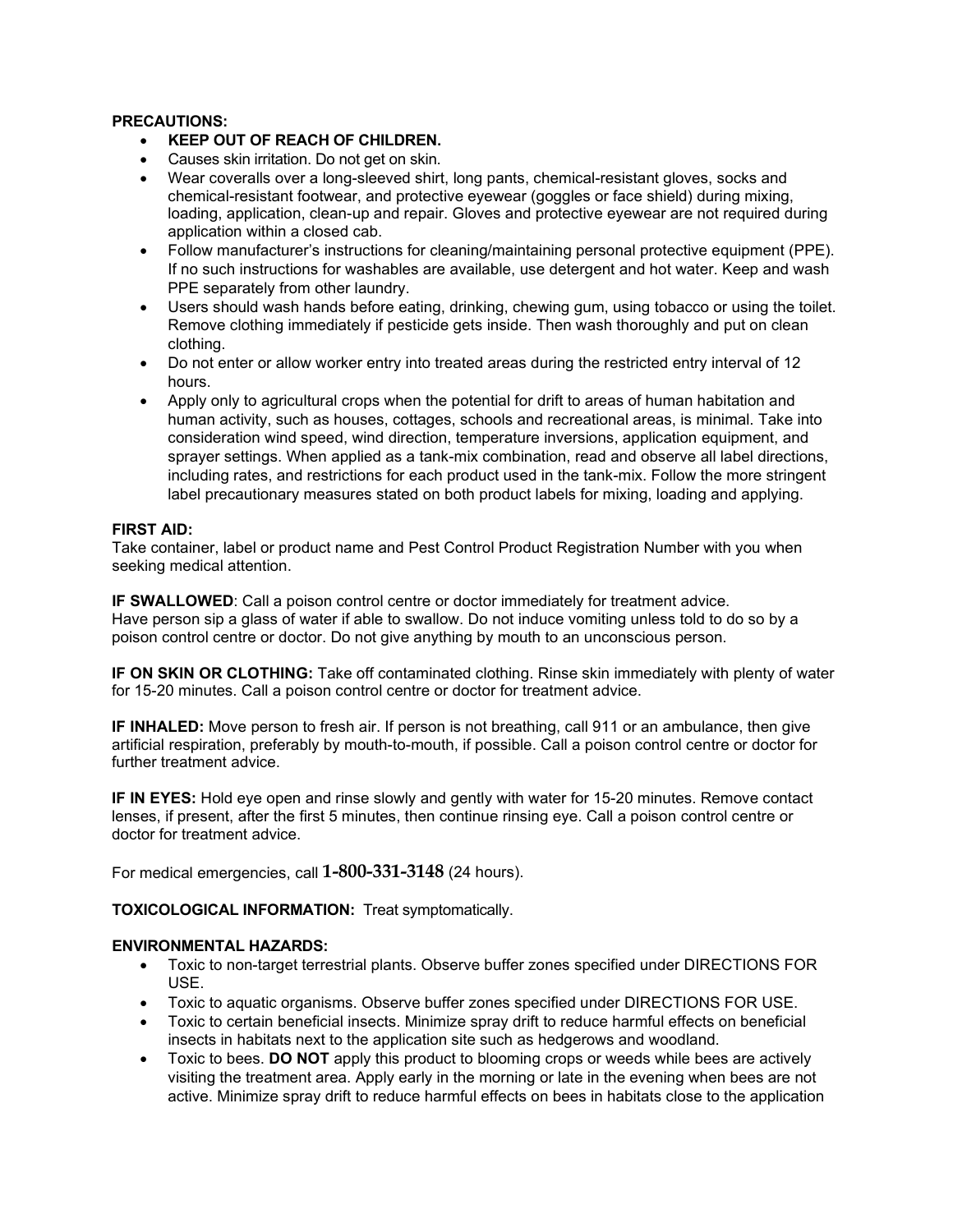site. To reduce runoff from treated areas into aquatic habitats avoid application to areas with a moderate to steep slope, compacted soil, or clay.

- Avoid application when heavy rain is forecast.
- Contamination of aquatic areas as a result of runoff may be reduced by including a vegetative strip between the treated area and the edge of the water body.
- **DO NOT** apply this product directly to freshwater habitats (such as lakes, rivers, sloughs, ponds, prairie potholes, creeks, marshes, streams, reservoirs, and wetlands), estuarine/marine habitats.
- **DO NOT** contaminate irrigation or drinking water supplies or aquatic habitats by cleaning of equipment or disposal of wastes.
- **DO NOT** allow effluent or runoff from greenhouses containing this product to enter lakes, streams, ponds or other waters.

### **STORAGE:**

Store product in original container only, away from other pesticides, fertilizer, food or feed. Not for use or storage in or around the home. Keep container closed. To prevent contamination store this product away from food or feed.

#### **DISPOSAL:**

Do not reuse this container for any purpose. This is a recyclable container, and is to be disposed of at a container collection site. Contact your local distributor/dealer or municipality for the location of the nearest collection site. Before taking the container to the collection site:

- 1. Triple- or pressure-rinse the empty container. Add the rinsings to the spray mixture in the tank.
- 2. Make the empty, rinsed container unsuitable for further use.

If there is no container collection site in your area, dispose of the container in accordance with provincial requirements.

For information on disposal of unused, unwanted product, contact the manufacturer or the provincial regulatory agency. Contact the manufacturer and the provincial regulatory agency in case of a spill, and for clean-up of spills.

## **NOTICE TO USER:**

This pest control product is to be used only in accordance with the directions on the label. It is an offence under the *Pest Control Products Act* to use this product in a way that is inconsistent with the directions on the label.

® EXIREL is a Registered trademarks/trademarks of FMC Corporation or an affiliate.

\*All other products mentioned are trademarks of their respective companies.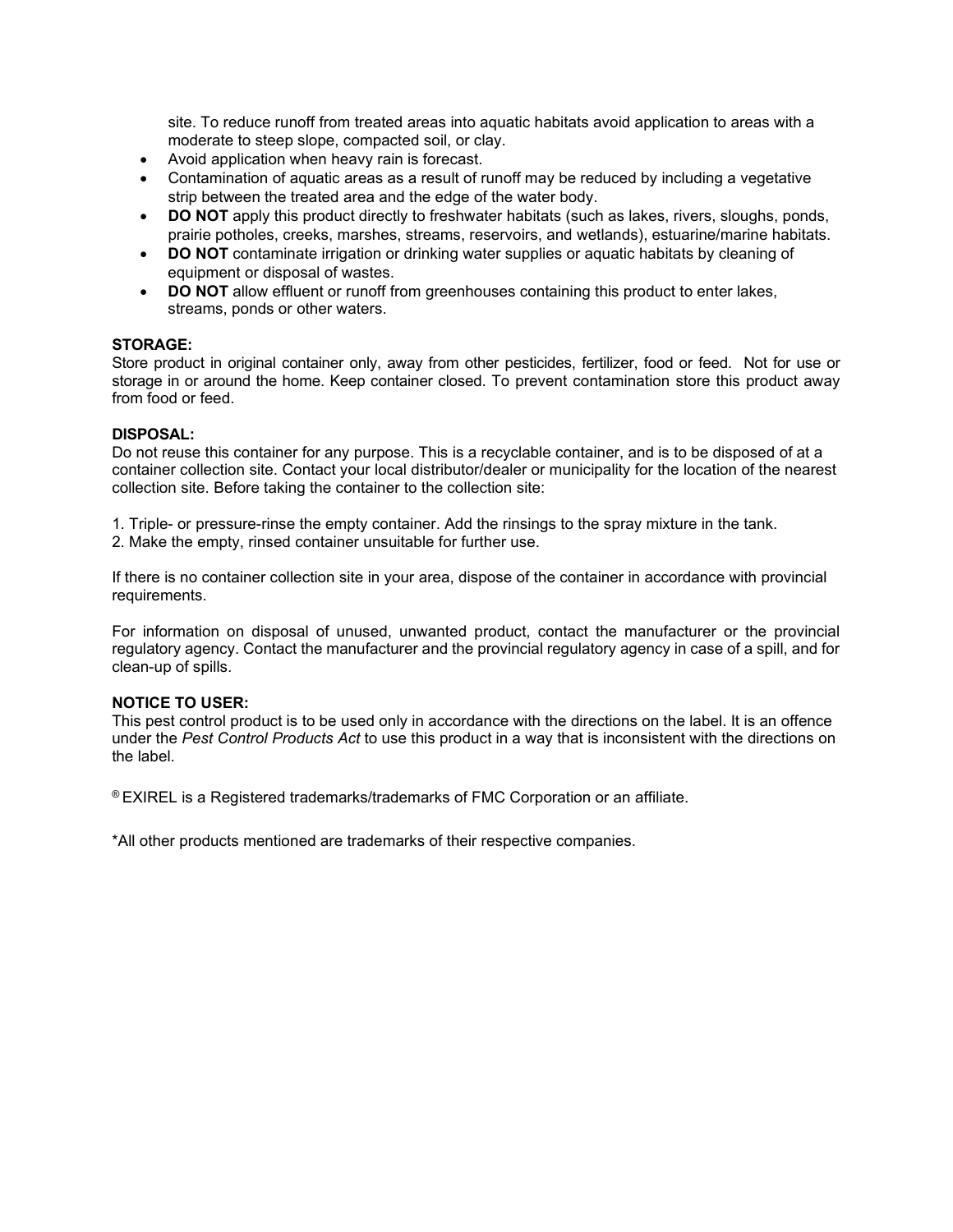Booklet

**GROUP 28 INSECTICIDE**

## **EXIREL® insecticide**

**SUSPENSION** 

# **FOR EMERGENCY USE ONLY**

**For sale and use only in Québec, New Brunswick, Nova Scotia for the control of Cranberry weevil in cranberry from May 7, 2021 to May 6, 2022**

## AGRICULTURAL

READ THE LABEL AND ATTACHED BOOKLET BEFORE USING

**ACTIVE INGREDIENT:** Cyantraniliprole 100 g/L

Contains 1,2-Benzisothiazolin-3-one at 0.0193 % as a preservative

-OR-

Contains 5-Chloro-2-methyl-2H-isothiazol-3-one at 0.00085%, 2-Methyl-2H-isothiazol-3-one at 0.00028% and Bronopol at 0.0088% as a preservative

Warning, contains the allergen soy.

REGISTRATION NO 30895 PEST CONTROL PRODUCTS ACT

WARNING - SKIN IRRITANT POTENTIAL SKIN SENSITIZER

**NET CONTENTS**: 0.5 - 3.79 - 100 LITRES

FMC of Canada Limited 6755 Mississauga Road, Suite 204 Mississauga, ON L5N 7Y2 1-833-362-7722

## I**N CASE OF EMERGENCY, CALL 1-800-331-3148 (24 HOURS)**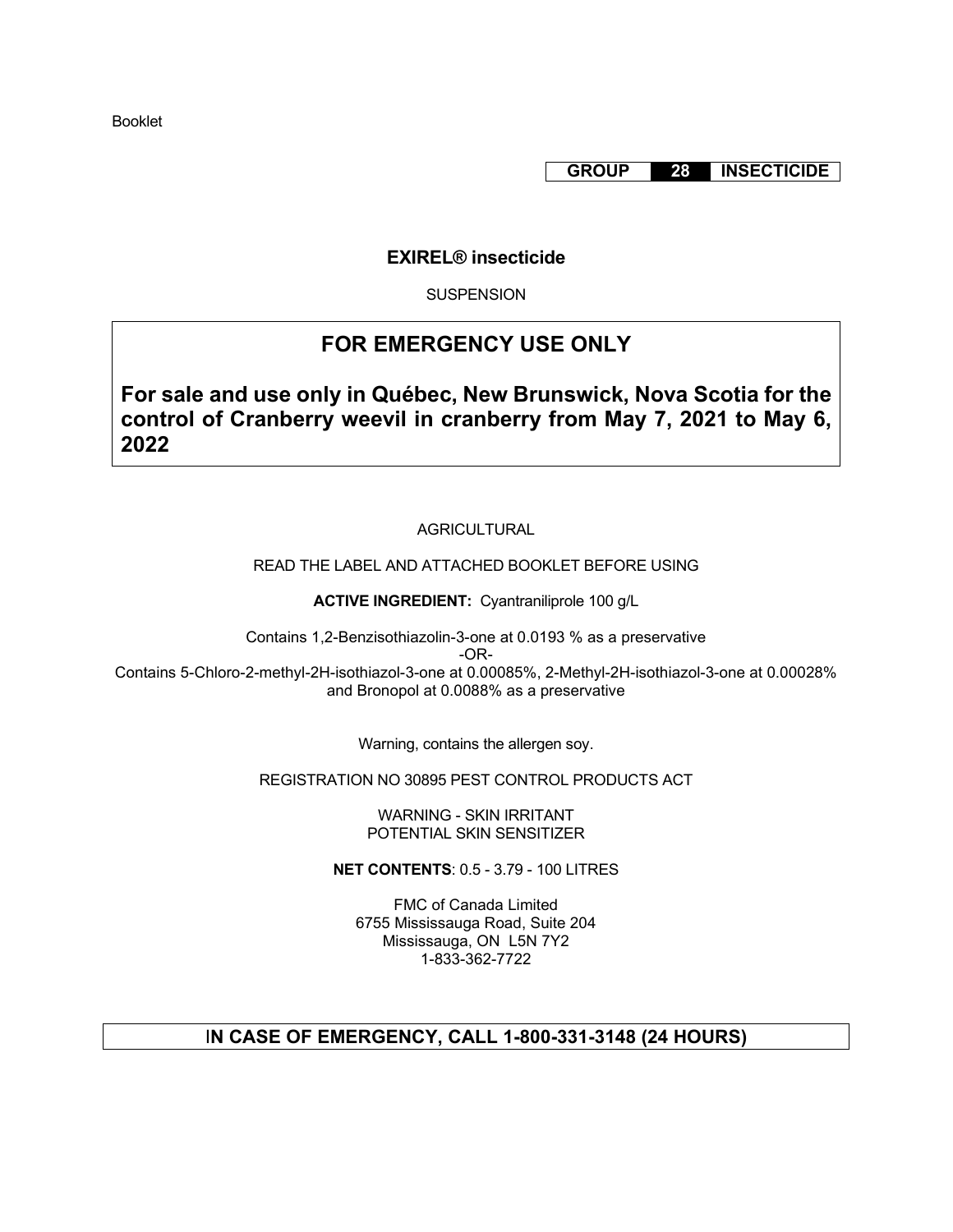### **PRECAUTIONS:**

- **KEEP OUT OF REACH OF CHILDREN.**
- Causes skin irritation. Do not get on skin.
- Wear coveralls over a long-sleeved shirt, long pants, chemical-resistant gloves, socks and chemical-resistant footwear, and protective eyewear (goggles or face shield) during mixing, loading, application, clean-up and repair. Gloves and protective eyewear are not required during application within a closed cab.
- Follow manufacturer's instructions for cleaning/maintaining personal protective equipment (PPE). If no such instructions for washables are available, use detergent and hot water. Keep and wash PPE separately from other laundry.
- Users should wash hands before eating, drinking, chewing gum, using tobacco or using the toilet. Remove clothing immediately if pesticide gets inside. Then wash thoroughly and put on clean clothing.
- Do not enter or allow worker entry into treated areas during the restricted entry interval of 12 hours.
- Apply only to agricultural crops when the potential for drift to areas of human habitation and human activity, such as houses, cottages, schools and recreational areas, is minimal. Take into consideration wind speed, wind direction, temperature inversions, application equipment, and sprayer settings.
- When applied as a tank-mix combination, read and observe all label directions, including rates, and restrictions for each product used in the tank-mix. Follow the more stringent label precautionary measures stated on both product labels for mixing, loading and applying.

## **FIRST AID:**

Take container, label or product name and Pest Control Product Registration Number with you when seeking medical attention.

**IF SWALLOWED**: Call a poison control centre or doctor immediately for treatment advice. Have person sip a glass of water if able to swallow. Do not induce vomiting unless told to do so by a poison control centre or doctor. Do not give anything by mouth to an unconscious person.

**IF ON SKIN OR CLOTHING:** Take off contaminated clothing. Rinse skin immediately with plenty of water for 15-20 minutes. Call a poison control centre or doctor for treatment advice.

**IF INHALED:** Move person to fresh air. If person is not breathing, call 911 or an ambulance, then give artificial respiration, preferably by mouth-to-mouth, if possible. Call a poison control centre or doctor for further treatment advice.

**IF IN EYES:** Hold eye open and rinse slowly and gently with water for 15-20 minutes. Remove contact lenses, if present, after the first 5 minutes, then continue rinsing eye. Call a poison control centre or doctor for treatment advice.

For medical emergencies, call **1-800-331-3148** (24 hours).

**TOXICOLOGICAL INFORMATION:** Treat symptomatically.

## **ENVIRONMENTAL HAZARDS:**

- Toxic to non-target terrestrial plants. Observe buffer zones specified under DIRECTIONS FOR USE.
- Toxic to aquatic organisms. Observe buffer zones specified under DIRECTIONS FOR USE.
- Toxic to certain beneficial insects. Minimize spray drift to reduce harmful effects on beneficial insects in habitats next to the application site such as hedgerows and woodland.
- Toxic to bees. **DO NOT** apply this product to blooming crops or weeds while bees are actively visiting the treatment area. Apply early in the morning or late in the evening when bees are not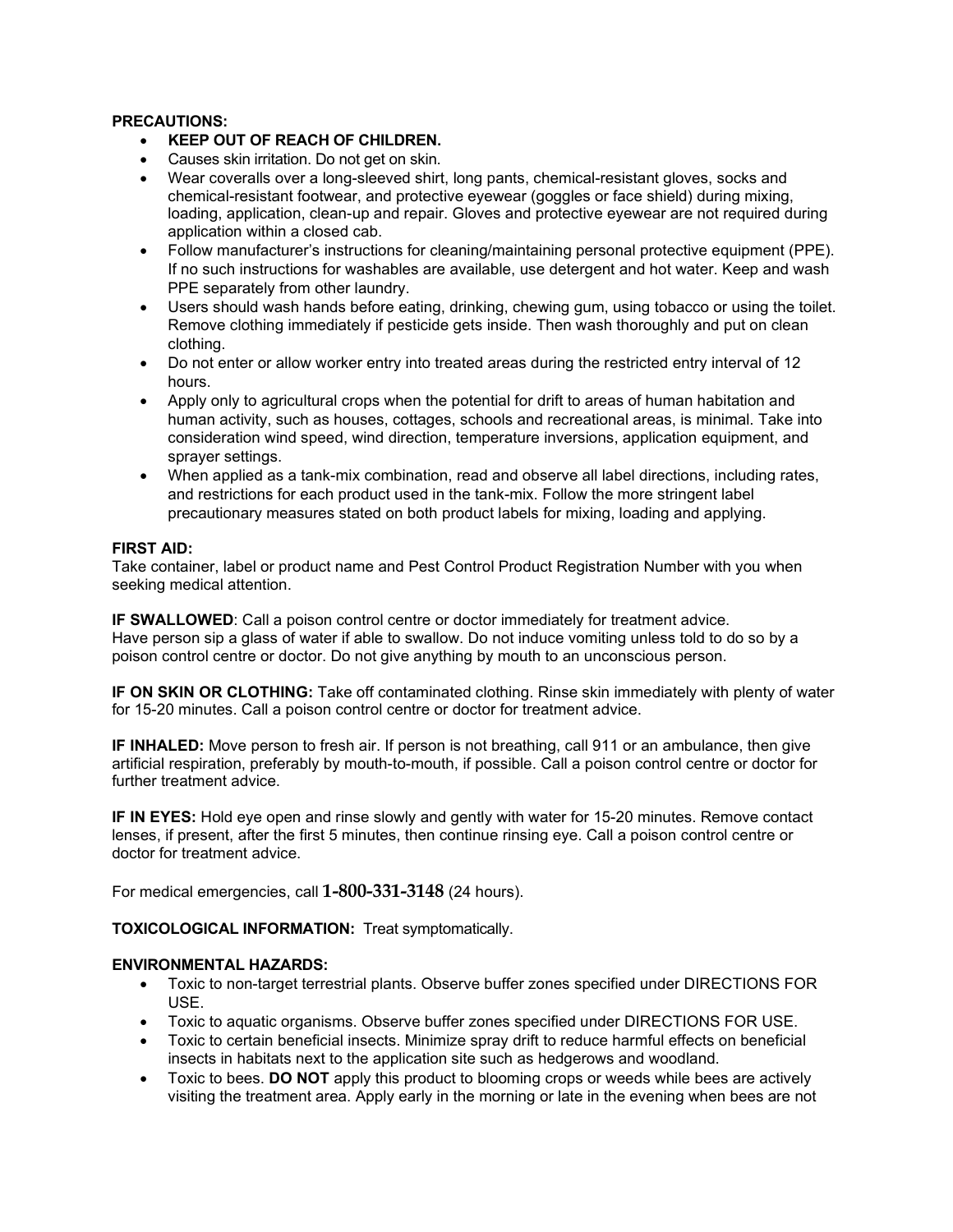active. Minimize spray drift to reduce harmful effects on bees in habitats close to the application site. To reduce runoff from treated areas into aquatic habitats avoid application to areas with a moderate to steep slope, compacted soil, or clay.

- Avoid application when heavy rain is forecast.
- Contamination of aquatic areas as a result of runoff may be reduced by including a vegetative strip between the treated area and the edge of the water body.
- **DO NOT** apply this product directly to freshwater habitats (such as lakes, rivers, sloughs, ponds, prairie potholes, creeks, marshes, streams, reservoirs, and wetlands), estuarine/marine habitats.
- **DO NOT** contaminate irrigation or drinking water supplies or aquatic habitats by cleaning of equipment or disposal of wastes.
- **DO NOT** allow effluent or runoff from greenhouses containing this product to enter lakes, streams, ponds or other waters.

#### **STORAGE:**

Store product in original container only, away from other pesticides, fertilizer, food or feed. Not for use or storage in or around the home. Keep container closed. To prevent contamination store this product away from food or feed.

### **DISPOSAL:**

Do not reuse this container for any purpose. This is a recyclable container, and is to be disposed of at a container collection site. Contact your local distributor/dealer or municipality for the location of the nearest collection site. Before taking the container to the collection site:

1. Triple- or pressure-rinse the empty container. Add the rinsings to the spray mixture in the tank.

2. Make the empty, rinsed container unsuitable for further use.

If there is no container collection site in your area, dispose of the container in accordance with provincial requirements.

For information on disposal of unused, unwanted product, contact the manufacturer or the provincial regulatory agency. Contact the manufacturer and the provincial regulatory agency in case of a spill, and for clean-up of spills.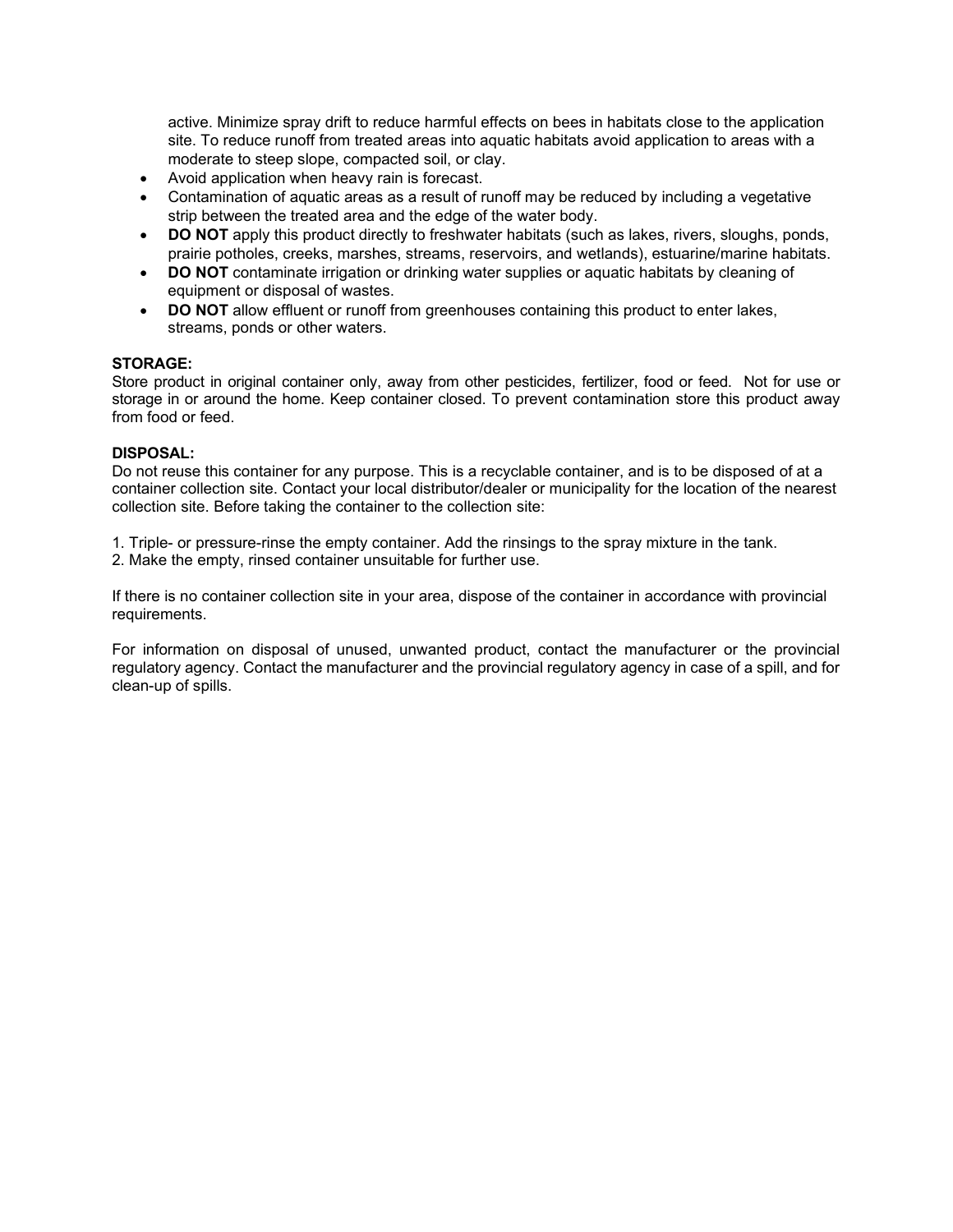### **DIRECTIONS FOR USE**

#### **CROP-SPECIFIC RECOMMENDATIONS**

#### **CRANBERRY**

| Pest(s)                       | Cranberry weevil (Anthonomus musculus)                                                                                                                                 |  |  |
|-------------------------------|------------------------------------------------------------------------------------------------------------------------------------------------------------------------|--|--|
| Site (Crop)                   | Cranberry (Vaccinium macrocarpon)                                                                                                                                      |  |  |
| <b>Method of Application</b>  | Ground application (foliar)                                                                                                                                            |  |  |
|                               | Rate of Application and Spray Volume 750 to 1500mL/ha. Apply in a minimum finished spray volume<br>of 200 L/ha. Thorough coverage is essential for optimum<br>control. |  |  |
| <b>Number of Applications</b> | Do not make more than 4 applications per season. Do not<br>exceed a total of 4.5 litres EXIREL® insecticide per ha per<br>Iseason.                                     |  |  |
| <b>Application Interval</b>   | Do not apply more than once every 7days                                                                                                                                |  |  |
| <b>Application Timing</b>     | Begin applications when treatment thresholds have<br>been reached                                                                                                      |  |  |
| <b>Pre-Harvest Interval</b>   | 14 days                                                                                                                                                                |  |  |

### **FIELD SPRAYER**

Field sprayer application: **DO NOT** apply during periods of dead calm. Avoid application of this product when winds are gusty. **DO NOT** apply with spray droplets smaller than the American Society of Agricultural Engineers (ASAE) fine classification. Boom height must be 60 cm or less above the crop or ground.

#### **Buffer zones:**

Use of the following spray methods or equipment **DO NOT** require a buffer zone: hand-held or backpack sprayer and spot treatment.

The buffer zones specified in the table below are required between the point of direct application and the closest downwind edge of sensitive terrestrial habitats (such as grasslands, forested areas, shelter belts, woodlots, hedgerows, riparian areas and shrublands) and sensitive freshwater habitats (such as lakes, rivers, sloughs, ponds, prairie potholes, creeks, marshes, streams, reservoirs and wetlands).

| Method of<br>application | Crop                              | Buffer Zones (metres) Required for the<br>Protection of: |                     |                        |
|--------------------------|-----------------------------------|----------------------------------------------------------|---------------------|------------------------|
|                          |                                   | Freshwater Habitat of<br>Depths:                         |                     | Terrestrial<br>habitat |
|                          |                                   | Less than 1<br>m                                         | Greater than<br>1 m |                        |
| Field<br>sprayer         | cranberry (Vaccinium macrocarpon) | 2                                                        |                     |                        |

For tank mixes, consult the labels of the tank-mix partners and observe the largest (most restrictive) buffer zone of the products involved in the tank mixture and apply using the coarsest spray (ASAE) category indicated on the labels for those tank mix partners.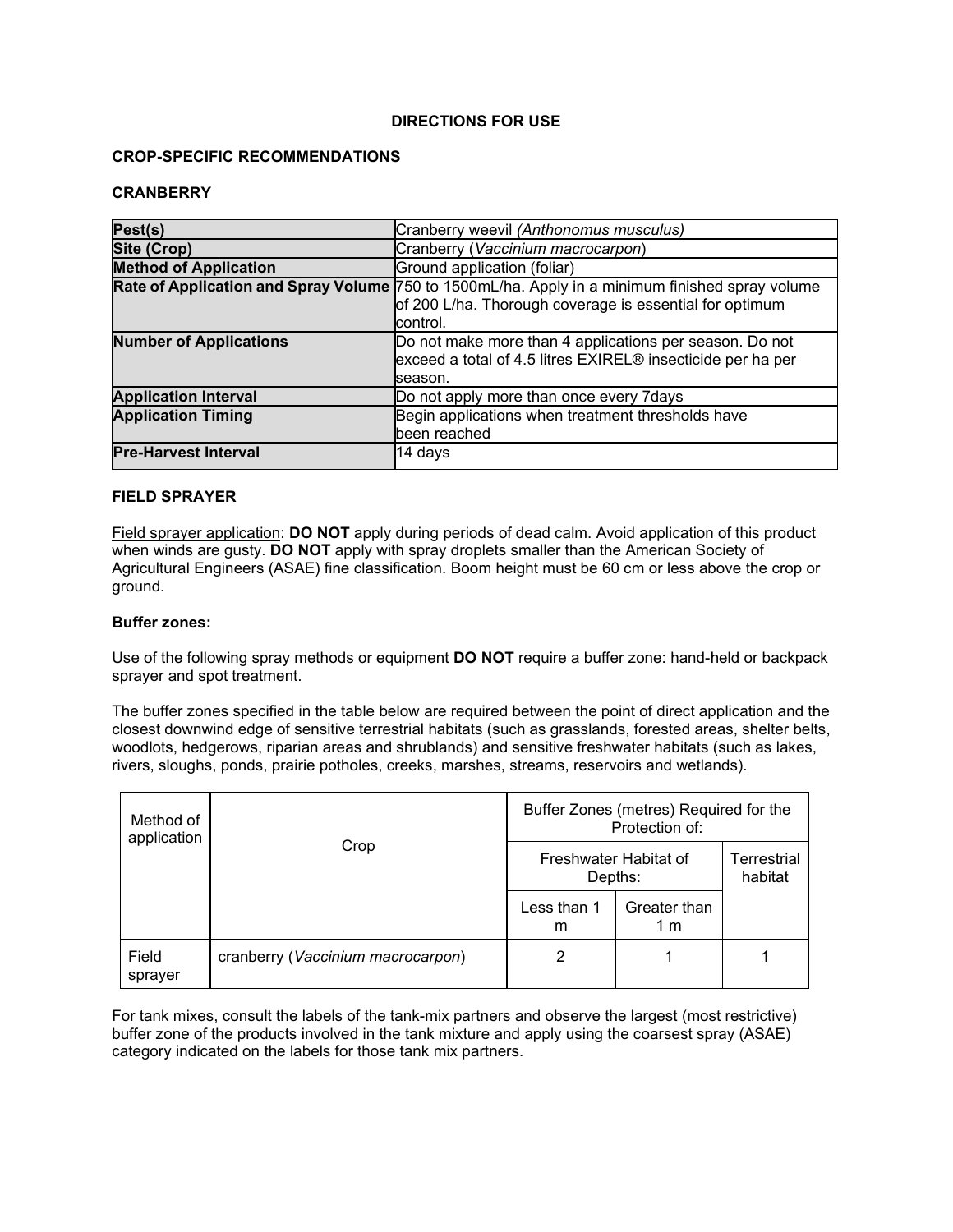#### **MIXING INSTRUCTIONS:**

Spray equipment must be clean and free of previous pesticide deposits before applying EXIREL® insecticide. Fill spray tank 1/4 to 1/2 full of water. Add EXIREL® insecticide directly to spray tank. Mix thoroughly to fully disperse the insecticide; once dispersed continued agitation is required. Use mechanical or hydraulic means; do not use air agitation. Spray mix should not be stored overnight in spray tank.

Tank mix and crop tolerance – EXIREL® insecticide is a suspo-emulsion. Tank mixing EXIREL® insecticide with some products formulated as emulsifiable concentrates (EC) and certain fungicides can result in crop injury. Strobilurin (Group 11) fungicides and copper- and captan-containing fungicides applied in tank mixes with EXIREL® insecticide, or applied close in time to application of EXIREL® insecticide, have been shown to cause crop injury under laboratory settings. Tank mixes of EXIREL® with some products formulated as emulsifiable concentrates (EC), strobilurin (Group 11) fungicides (for example Cabrio and Quadris), copper and sulfur based fungicides, chlorothalonil based fungicides (for example, Bravo Weather Stik), and the fungicides Captan, Tanos®, Rally and Manzate may result in adverse crop response. Some materials including oils, surfactants, adjuvants, nutritionals and pesticide formulations when applied individually, sequentially, or in tank mixtures may solubilize the plant cuticle, facilitate penetration into plant tissue, and increase the potential for crop injury. The application of strobilurin (Group 11) fungicides in a short time sequence (i.e., seven days apart or less between applications) before or after EXIREL® may also result in adverse crop response. Applying EXIREL® with any product that produces adverse crop response in a tank mixture, specifically including, but not limited to, those listed above, may also cause adverse crop response when applied in a short time sequence. Such uses should be tested as described below before broad application is made.

Crop varieties can differ in their responsiveness, and environmental conditions can have an influence. It is not possible to test EXIREL® insecticide alone or with all possible tank mix combinations on all crop varieties under all environmental conditions. To prevent potential crop injury, test the mixture in a limited area in accordance with label directions prior to using EXIREL® insecticide with any tank mix partner on a wide area. When considering the use of a tank mixture on a labeled crop without prior experience, or which is not specifically described on EXIREL<sup>®</sup> product labeling or in other product use instruction, or when applying any of the aforementioned products in close sequence with EXIREL®, it is important to check crop safety first. Follow the most restrictive label. Consult a representative for more information regarding use of EXIREL® insecticide in tank mixtures

#### Acidification of Spray Tank

If the pH of the final spray solution is high ( $pH > 8$ ) and the spray solution is not going to be sprayed within 4 hours, then a spray tank acidifier should be added to the tank to adjust the pH to 7.5 or less. Spray tanks of approximately pH 8 or less can be held for up to 8 hours before spraying. Do not store the spray mixture overnight in the spray tank.

#### **SPRAYER CLEANUP:**

Prior to application, start with clean, well-maintained application equipment. Immediately following application, thoroughly clean all spray equipment to reduce the risk of forming hardened deposits, which might become difficult to remove.

Drain spray equipment. Thoroughly rinse sprayer and flush hoses, boom and nozzles with clean water. Clean all other associated application equipment. Take all necessary safety precautions when cleaning equipment. Do not clean near wells, water sources or desirable vegetation. Dispose of waste rinse water in accordance with local regulations.

## **ROTATIONAL CROP RESTRICTIONS:**

**Recommended Plant-Back Intervals (PBI) for Rotational Crops**

| l PBI  | <b>CROPS</b>                                                                    |
|--------|---------------------------------------------------------------------------------|
| 0 days | Crop Group 1C (Tuberous and corm vegetables); Crop 1B (root vegetables (except  |
|        | sugar beet), Crop Group 2 (Leaves of root and tuber vegetables; Crop Group 3-07 |